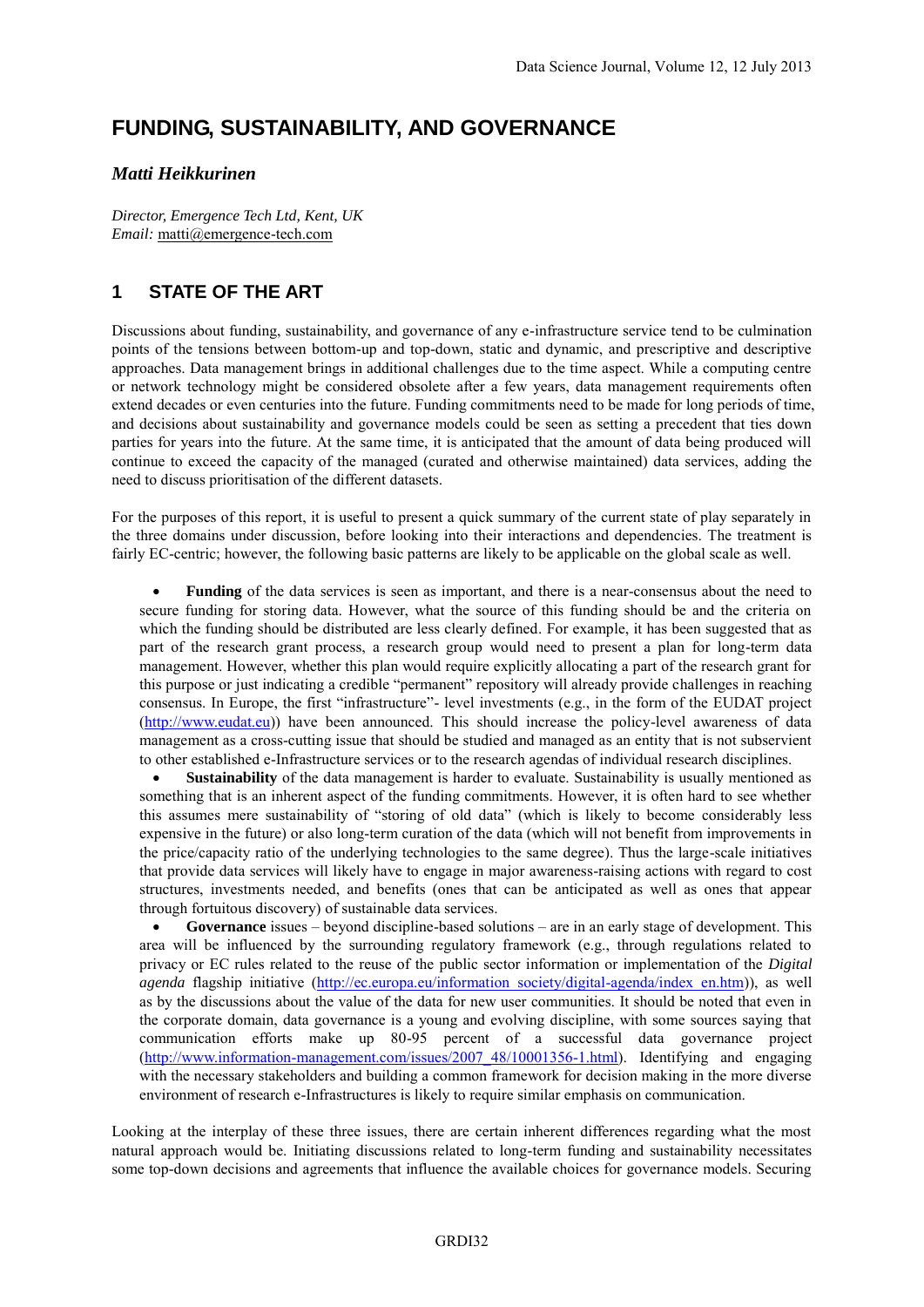long-term commitments from funding agencies – especially commitments that exceed the lengths of their typical funding cycles – is feasible only if many aspects of the overall sustainability framework can be described as constant. At the same time, many of the requirements for the data infrastructures described in the other reports (such as security, privacy, long-term curation, and interoperability) have been the topics of active discussion quite recently, with different approaches being considered. The results of these (and several other) discussions need to be taken into account in the governance models, too. Even in the 2020 timeframe, it is possible that neither a consensus opinion about the best paradigms will emerge, nor an agreement on whether a common model is even possible for all kinds of data and applications. Thus preparedness to accommodate new bottom-up approaches as tests for alternative approaches is needed. The importance of involving users in the governance model is not limited to data infrastructures, as reflected in the e-IRG White Paper 2011, for example. The governance section of this white paper states that "active participation of users with leading edge service requirements in strategic governance decisions concerning e-infrastructures is essential" (e-IRG White Paper 2011, p. 9).

The overall goal of the data infrastructure – increasing the advantages and benefits derived from data, for example through encouraging, combining, and deriving them into datasets that support new kinds of use cases – poses an additional challenge that is related to the dynamics of the value generation. New use cases and user communities mean that the value of stored research data could increase in an unanticipated manner in the future more often than today. As mentioned in the report discussing open data policies, research data gain value with use, and improvements in the interoperability and metadata descriptions of the data may lead to a situation in which much of the increased use emerges from sources outside formal collaborations and stakeholder groups that were known when data were gathered. However, the resulting increase in value can also increase the operational costs of the archive holding the data, sometimes considerably. Thus an additional challenge in finding the most appropriate funding and sustainability models lies in being able to take into account the changes in the values of the dataset being managed and in being able to react to these changes – up to and including re-allocating resources to support the rapidly growing use of certain datasets.

When resources are re-allocated, some data might need to be moved to secondary archival solutions earlier than originally anticipated. This could be especially challenging if it is difficult to identify a legal entity or a project that is behind the increased need for resources. Thus there needs to be a mechanism that ensures that – as much as possible – all relevant stakeholders are consulted before any major decisions are made. Through this process, it is also possible to identify individuals and research groups who have common interests in specific datasets but who have not organised themselves as interest groups or formal collaborations and to encourage them to seek the benefits of organising themselves. After all, the goal is to create a flexible data infrastructure that offers maximal flexibility to accommodate situations that are not anticipated today.

Identifying all of the concerned stakeholders in this process might become more and more challenging. Trans-disciplinary, trans-organisational and trans-national research is going to give rise to new research groups and disciplines that do not exist today, but whose voices should be heard when decisions about the priorities and plans for the future GRDI are made. Virtualisation and Cloud-like solutions providing the underlying infrastructure as a service will also challenge the categorisation to clearly separate groups of data "providers" and "consumers". Many of the groups are simultaneously users of the data and producers of combined and/or derived datasets, acting in the role of a "prosumer". This "prosumer" role could become the norm, as reusing and cross-linking of data as the basis for products and services become more and more commonplace.

Considering the dynamic behaviour of this system, one could anticipate similarities with distributed software development projects, especially open source ones. In the case of open source software, the developers are almost without exception also the users of other open source software suites. They might modify these other suites for their own purposes and then publish their modifications (or specific configuration files) as patches, contributions to the original source repositories, or as derived works ("forks"). The amounts of raw data are quite different, but exploring whether the models that have been used to solve sustainability, funding, and governance issues in the software development domain could also be applied to data might lead to interesting insights. The best practices and experiences of several decades that culminate in success stories (e.g., the Linux [\(http://www.linuxfoundation.org/\)](http://www.linuxfoundation.org/) and Apache [\(http://apache.org/\)](http://apache.org/) foundations and the WebKit project [\(http://www.webkit.org/](http://www.webkit.org/) and [http://en.wikipedia.org/wiki/Webkit\)](http://en.wikipedia.org/wiki/Webkit)) that are supported by a wide variety of backers who are often in competition with each other, also provide information regarding the history of the project that is relevant to the discussion and could be applied to data issues.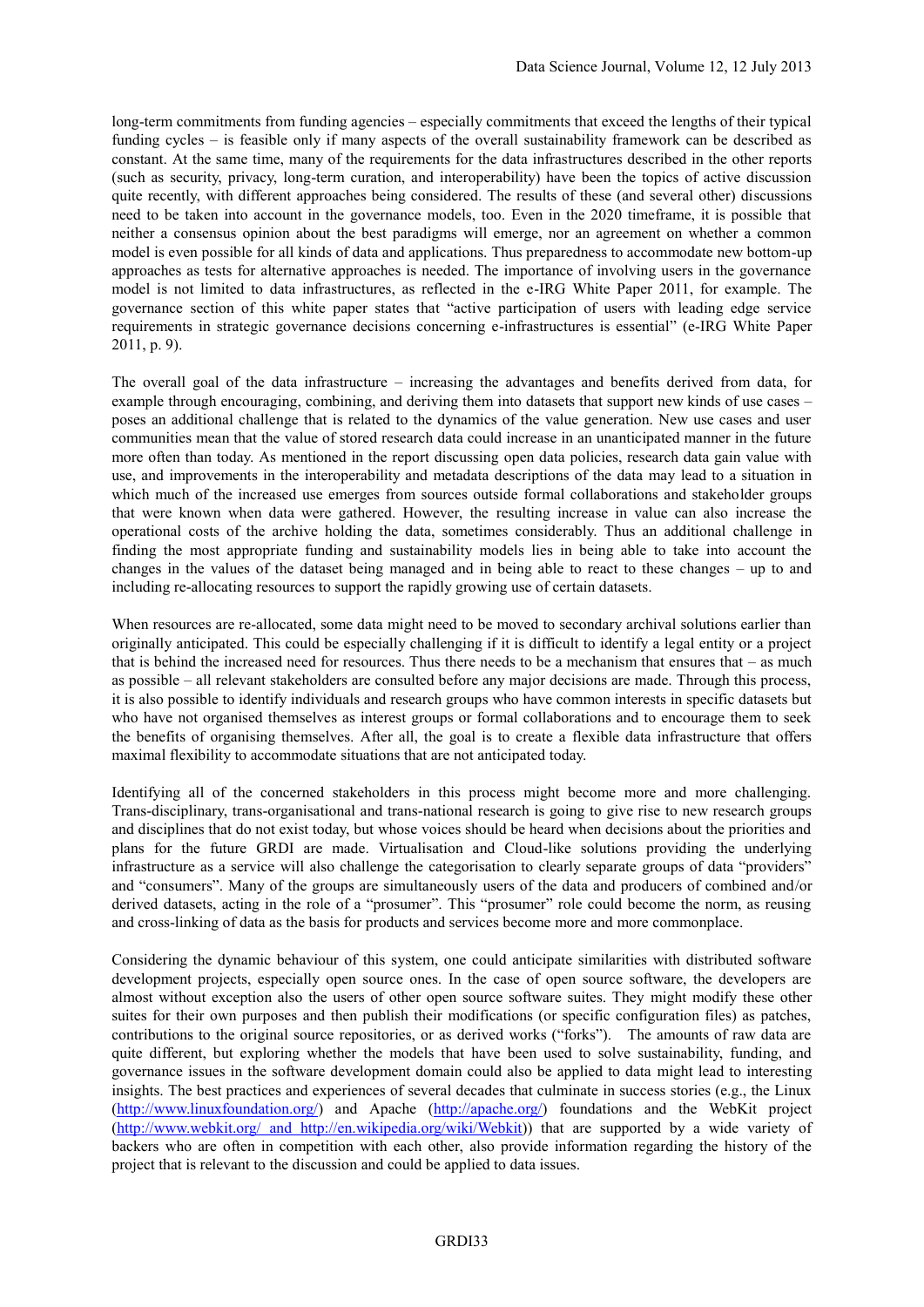It is also important to acknowledge the limitations of this approach. The governance models of the open source software projects vary and are hard to compare objectively because it can be difficult to separate the success of the organisation from the skills, personalities, and management styles of the project leaders. And it is not hard to find examples of planned open source governance models that have become irrelevant either through a lack of interest or through the active rejection of the developers. Furthermore, the level of liability assumed by an organisation that publishes open source software components is seen as easier to manage and limit than the level of liability in the case of provision of data management services. At the minimum, the host organisation needs to review the degree to which data that are managed by the new service can potentially be seen as personal data. Thus, several regulations related to privacy and security would come into play, separating this from software that can be provided "as is", with the IPR owned by the contributors (where employees are individuals rather than representatives of their organisations). For this reason, it is likely that a formal governance structure needs to be set up earlier in the development process than with software. In the case of data, this setup also needs to include identifying or creating a legal entity that will bear the formal responsibility for the service.

As with the open source software, the prosumer model makes it harder to anticipate and measure the benefits of a specific data management service. Storing and curating the data from the original research work might be responsible for most of the direct costs, but the actual value could emerge through multiple stages of filtering, combining, and producing derived datasets. Thus simplistic, discipline-based "return on investment" (ROI) calculations are probably not the best approach when evaluating the efficiency of investments to specific data services. This is also analogous to open source solutions that do not employ dual-licensing strategies.

The funding, sustainability, and governance challenge could be condensed into the following problem statement.

#### *Create a sustainability model that is stable enough to encourage long-term (top-down) commitments while maintaining enough flexibility in governance and funding structures to allow full participation of the emerging (bottom-up) activities.*

The awareness of the importance of data management is constantly growing, which helps generate the necessary political will for committing resources to the provision of services. The challenge is to channel this political will into a system that provides visible short-term benefits and success stories while making sure that the emerging activities that use the data services feel that they have a way to participate in the governance of the services.

#### **2 TEN-YEAR VISION**

A realistic high-level goal for the funding, sustainability, and governance models of 2020 would be the emergence of a common conceptual model capturing most of the value network supported by the GRDIs. A model that is accepted by the users, creators of the data, GRDI service providers, and funding agencies would also form a basis for effective incentive structures to support sustainability of this ecosystem. Even with limited incentives, it should be possible to support a virtuous cycle for all of the stakeholders: the more communities that join in and the more the service is used, the easier it will be to justify future investments and sustainability-related guarantees.

More detailed visions for funding, sustainability, and governance depend to a high degree on the evolution of the GRDI ecosystem and its uses. It is likely that (especially with regard to governance) the research data infrastructures need to take into account more general regulations related to the storing of data (through, for example, regulations related to privacy (Personal data protection in the EU, new approach: [http://europa.eu/legislation\\_summaries/information\\_society/data\\_protection/si0020\\_en.htm\)](http://europa.eu/legislation_summaries/information_society/data_protection/si0020_en.htm) or reuse of public sector information (Public sector information, EC homepage: [http://ec.europa.eu/information\\_society/policy/psi/index\\_en.htm\)](http://ec.europa.eu/information_society/policy/psi/index_en.htm)).

Nevertheless, by 2020 it is likely that a hybrid distributed ecosystem of disciplinary data infrastructures (e.g., HEP, Bio) and multidisciplinary ones (e.g., new areas, such as Arts and Humanities) will still coexist. Efforts to make this ecosystem interoperable will be continued in order to reuse best practices and promote effective interdisciplinary collaboration. The goals of these efforts are promoting several primarily operational improvements and enhancements, such as interoperability, data exchange, data preservation, and distributed access. Therefore, separate governance for each of the ecosystem building blocks will still exist as well as possible collaboration mechanisms among disciplines (e.g., observers of other disciplines in disciplinary bodies) and global interdisciplinary governance bodies that increasingly contribute to collaboration and interoperation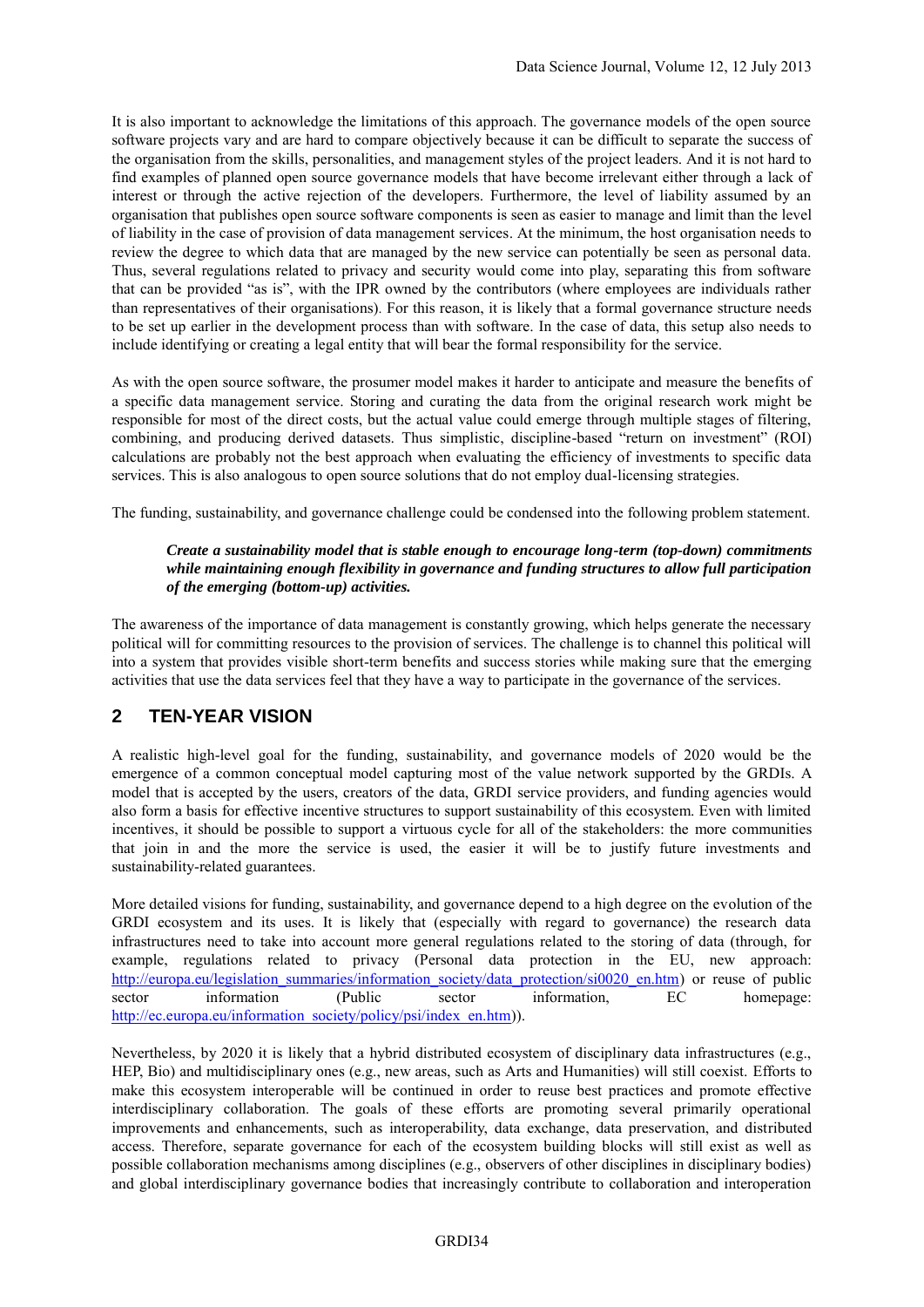strategies. Collaboration or integration with other e-Infrastructure components (such as the computing that will process the data) might appear, likely through disciplinary or multidisciplinary initiatives.

At the same time, some initial steps towards monetised metrics that estimate the value created by the use of GRDIs as a basis for the incentive schemes will be made, perhaps in the form of discipline-based pilots. These kinds of metrics will probably complement project-style funding and possibly provide tools for a rapid transition towards a sustainable service provided by a clearly identified legal entity instead of a project consortium. A possible life-cycle model would fund the new data service initially as a project ("producer push"). This would then go through a hybrid stage, in which part of the costs are covered by project-like funding and part are based on usage-based metrics, before moving to a system that is tied to metrics based on usage and creation of value.

# **3 CURRENT CHALLENGES**

In addition to the fundamental tension between top-down and bottom-up approaches (identified also in the e-IRG White Paper 2011, p 31), there are a few concrete issues that could add to the difficulty of reaching a comprehensive funding, sustainability, and governance model.

Potential competition from emergent collaborative data management solutions that grow out of data-sharing activities of small-scale initiatives might force GRDIs to maintain a high level of awareness-raising activities regarding costs and the value of the service provided. Developers of these solutions might not start out to create a data management solution, but data management solutions might emerge from solutions that were intended to solve relatively simple problems, such as backing up or transferring large amounts of data (e.g., through sharing and transferring of physical hard drives). However, after these solutions are deployed and become part of the culture of the collaborations using them, it will be hard to compete with them, at least in their original niches. Thus, GRDIs should provide easy-to-use (with access based on standard mounted drive, database, or version management system interfaces) and inexpensive services that solve very basic needs of emerging user communities. The challenge of this approach is that GRDIs need to compete with projects that only require a few hard drives (costing 100 euros each) and manpower (which is usually financially unaccounted for) and offer services to a user community that is quite large and diverse.

Another sustainability challenge is related to simple Cloud-like IaaS or PaaS services, which offer (at least on the surface) very attractive price/capacity ratio and lower manpower requirements for the organisation deploying them. GRDIs probably need to co-opt this approach and aim at producing interfaces that work with dedicated data solutions as well as Cloud-based approaches. This way GRDIs can position themselves as providers of tools and services that minimise the risk of a vendor lock-in.

The third challenge, mainly related to governance of the GRDIs, is likely to emerge from the regulatory framework surrounding the GRDIs. At the moment, external developments could have unanticipated consequences. For example, the "right to be forgotten" related to the new personal data protection strategy could have a major impact on GRDIs, depending on the development of the related jurisprudence. Rather than being specific to any particular issue, the challenge is that at the moment the GRDI community does not have a collaboration model to identify regulatory issues that concern the sector, nor do they have established channels for consolidating and expressing their opinions efficiently.

## **4 RESEARCH DIRECTIONS PROPOSED**

In order to address funding and sustainability issues, it will be necessary to create more comprehensive models for both the costs and the direct and indirect socioeconomic benefits of GRDIs. The results of these studies would also contribute to the discussions related to governance models because groups that create socioeconomic benefits based on GRDIs (and thus help justify their sustainability) should also have a voice in the governance of the services.

There should also be an effort to analyse whether or not successful models that have addressed sustainability, funding, and governance issues in the software development domain (especially in the open source sector) could be applied to data. Studying the motivations of the sponsors of these organisations could also provide alternative ways for justifying long-term investments in the funding and sustainability of GRDIs.

Finally, complementing the current approaches with large-scale pilots for innovative and interoperable solutions